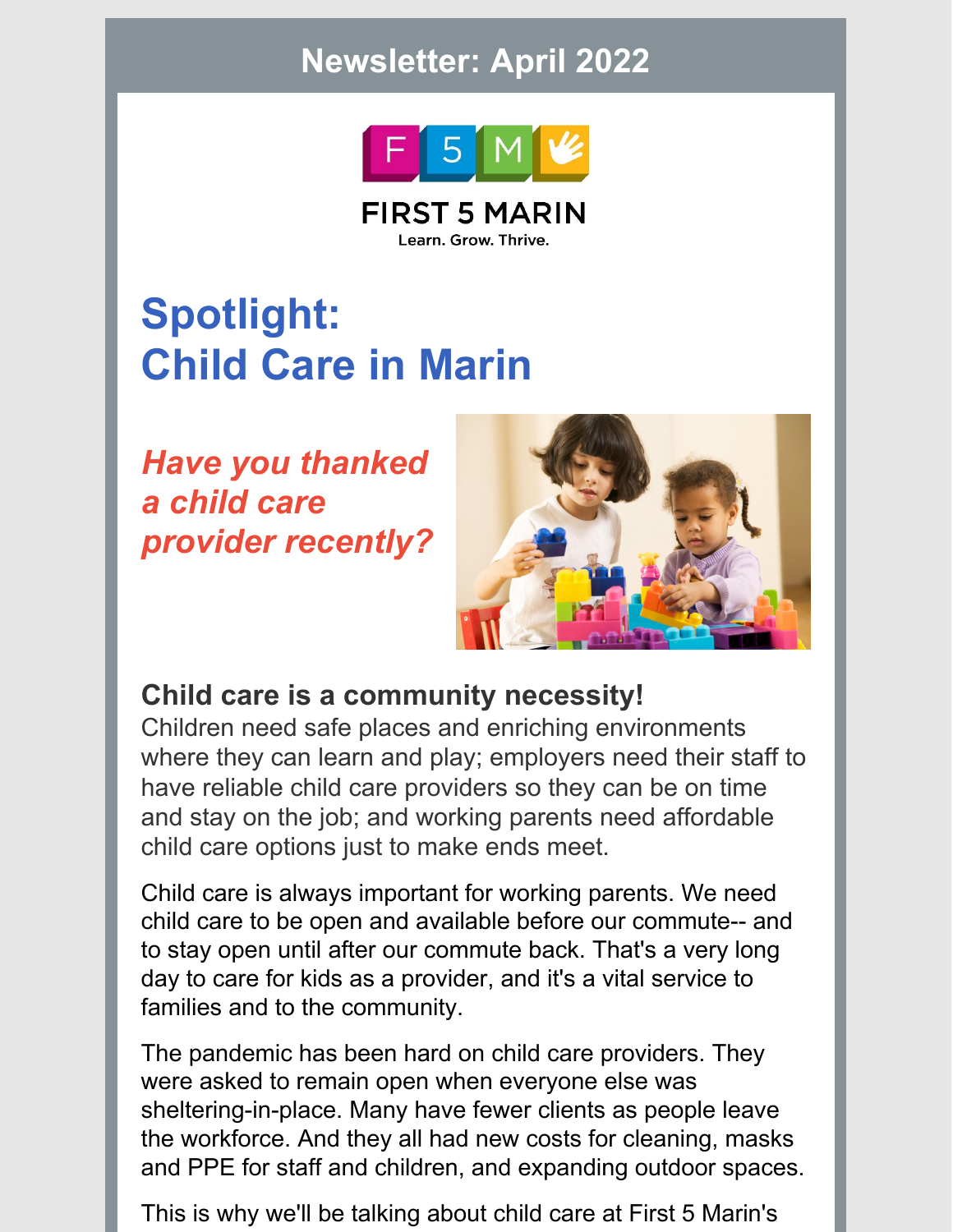Policy Breakfast on May 6th-- and why we've invited speakers from the business community. Get more information below and **RSVP today**!

----------------------------------------------------------------------------------------------------------------------------------------

# **First 5 Marin's Policy Breakfast: Child Care Keeps Marin Working**

**Friday, May 6th - 8:30 to 11 am** Embassy Suites Hotel in San Rafael

**WELCOME** from **Pegah Faed**, executive director of First 5 Marin.

### **PANEL DISCUSSION:**

- **Mike Blakeley** CEO of the Marin Economic Forum
- **Aideen Gaidmore** Executive Director of the Marin Child Care Council
- **Joanne Webster** President and CEO of the San Rafael Chamber of Commerce
- *Moderator: Pegah Faed*

### **KEYNOTE ADDRESS: State Senator Mike McGuire**

**REGISTRATION** - Please email [Michelle@First5Marin.org](mailto:Michelle@First5Marin.org) to RSVP. *This is a free event, including a breakfast buffet*. If you have any questions, call First 5 Marin at 415-257-8555.

**JOIN US for First 5 Marin's April commission meeting-- Wednesday, April 20th from 5:15 to 7:15 pm. We will be meeting at the offices of Marin Promise Partnership, 101 Lucas Valley Road, Suite 360, in San Rafael. (The meeting will also be livestreamed; contact [Michelle@First5Marin.org](mailto:Michelle@First5Marin.org) for**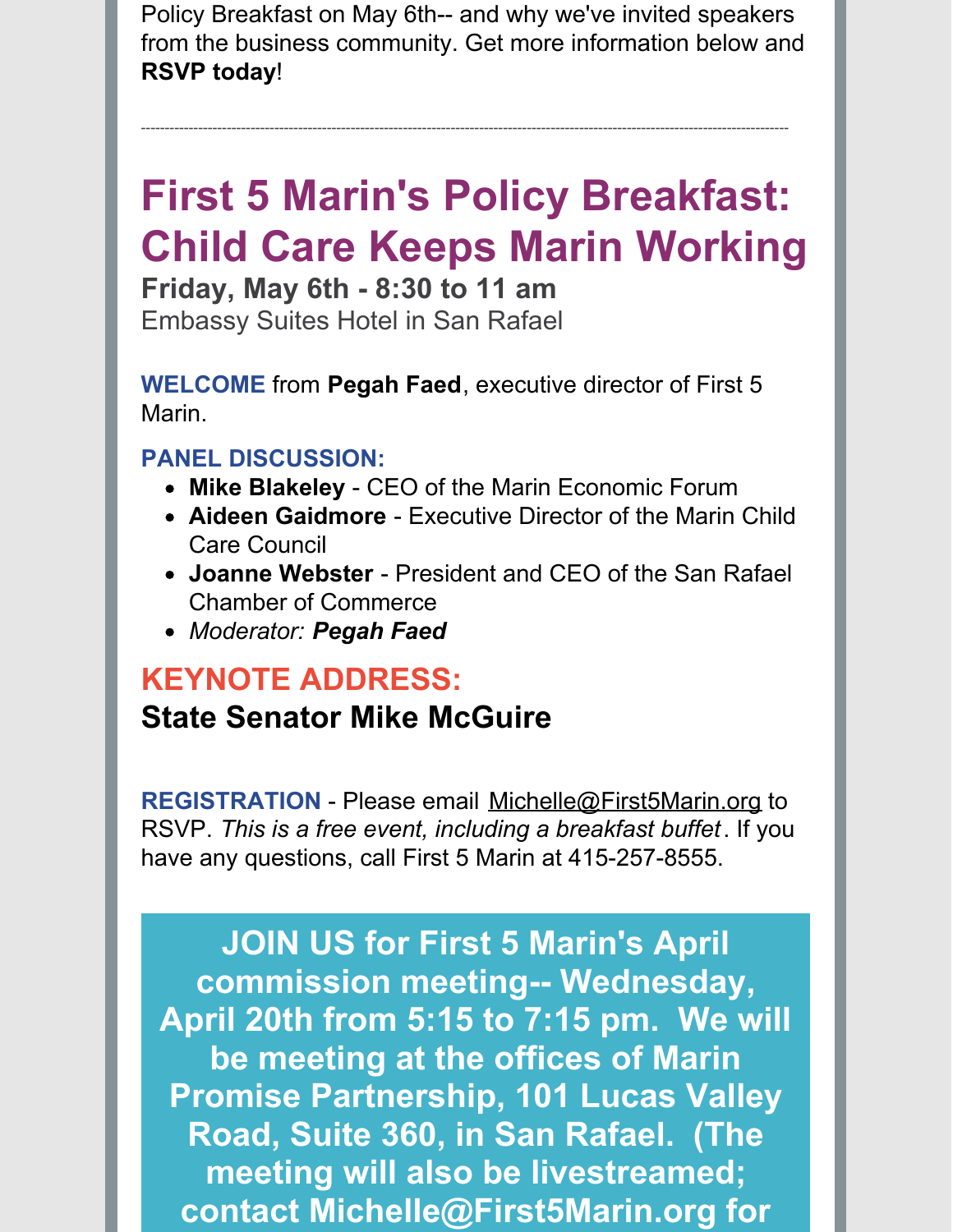**the link.) On the agenda: strategic planning update + early childhood initiatives at Marin Promise + summer backpack giveaways.**

### **DESKTOP: What We're Reading**

Take a look at some of the recent articles about important issues related to children and families:

#### **USA Today: Baby formula shortage [continues:](https://ccfc.us20.list-manage.com/track/click?u=135e2a604badf97829b72ff0d&id=17af8c3747&e=94a7f6b3b5) Nearly 30% of popular brands sold out, stores ration sales**

Less than two months after a baby formula recall, retailers are reporting shortages with some stores rationing sales. Nearly 30% of popular baby formula brands may be sold out at retailers across the U.S., according to an analysis by **[Datasembly](https://ccfc.us20.list-manage.com/track/click?u=135e2a604badf97829b72ff0d&id=7ced5cf8a6&e=94a7f6b3b5)**, which assessed supplies at more than 11,000 stores. (Snider, 4/9/22)

#### **Center for Health Journalism: The pandemic is fueling the race for a vaccine against a [lesser-known](https://ccfc.us20.list-manage.com/track/click?u=135e2a604badf97829b72ff0d&id=6e24f601c7&e=94a7f6b3b5) virus that hits children hard**

But fresh help may be on the way for the parents of babies and toddlers, in the form of vaccines and other preventive therapies for RSV. While the pandemic recedes from its omicron peak, health reporters still have plenty of stories to tell about how effectively the medical community fights other deadly viruses. (Bruce, 4/11/22)

#### **NPR: A report on violence against kids with [disabilities](https://ccfc.us20.list-manage.com/track/click?u=135e2a604badf97829b72ff0d&id=0b41c52a56&e=94a7f6b3b5) is sobering — if not surprising**

A new study suggests that nearly a third of children and adolescents with disabilities has experienced violence – defined as physical, emotional or sexual abuse as well as neglect. It's everything from being struck or verbally attacked by a family member to cyberbullying. And they're reportedly twice as likely to experience violence as young people without disabilities. (Kritz, 4/12/22)

#### **American [Prospect:](https://ccfc.us20.list-manage.com/track/click?u=135e2a604badf97829b72ff0d&id=6bfacd2af6&e=94a7f6b3b5) The American Rescue Plan's Child Care Test Run**

As an example of the promise of long-term investment in child care and early learning, it was